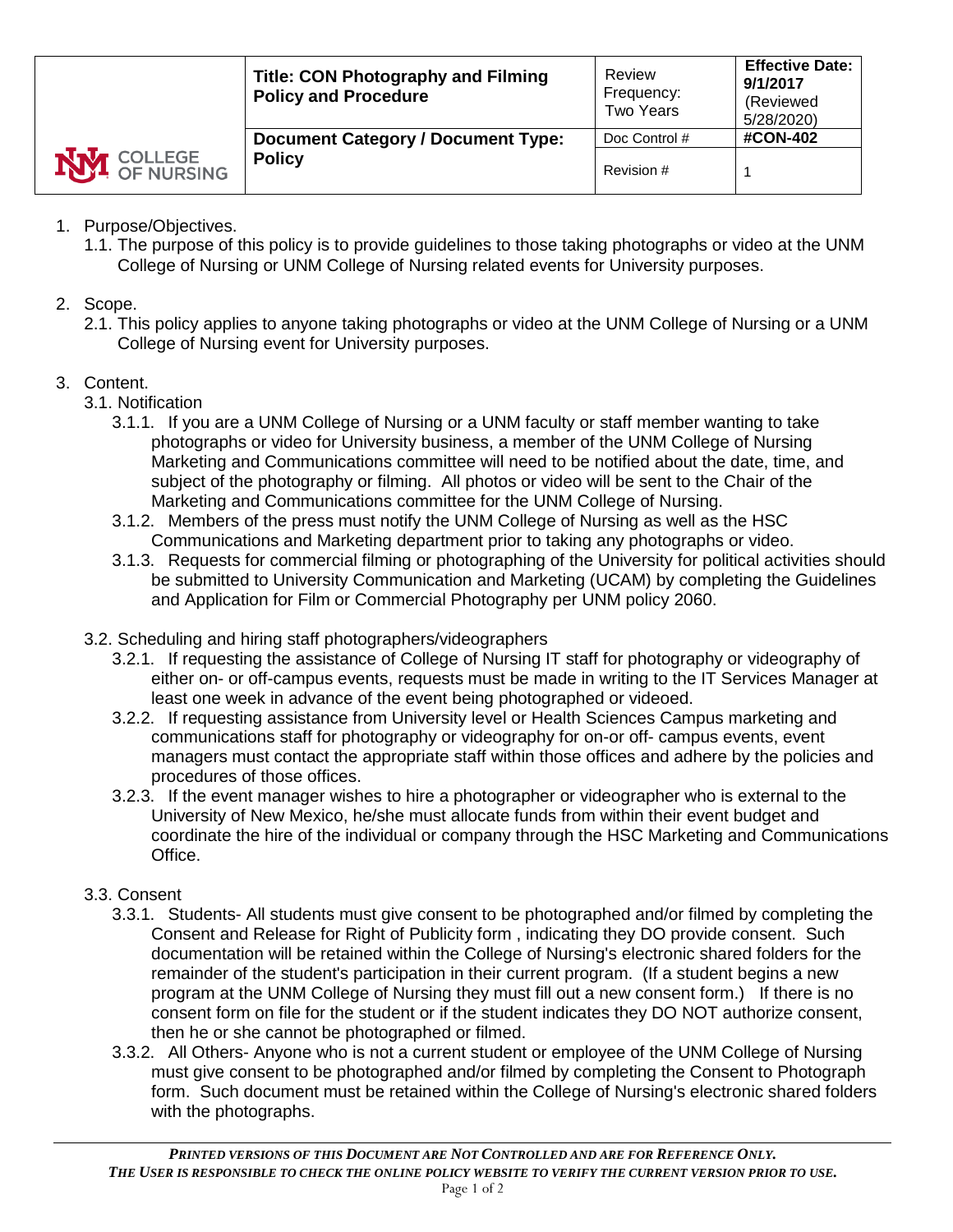- 3.3.3. Events -All UNM College of Nursing events must display the appropriate signage stating, "Attendance at this event constitutes an agreement to the UNM College of Nursing's use and distribution (both now and in the future) of the attendee's image in photographs. If you do not wish to have your picture taken please let us know." Individual consent forms are not needed.
- 3.4. Corporate Logos -The photographer and/or videographer will not capture logos and/or images of companies not affiliate with the University of New Mexico, this includes logos and images on walls, fixtures, and signage at the event as well as logos on clothing worn by event attendees or subjects of photography/video. Clothing with UNM logos or images is acceptable dependent on the situation as determined by the UNM or UNM College of Nursing employee in charge of the photoshoot or filming.
- 3.5. Dress Code for Photography and Videography:
	- 3.5.1. General Appearance: All College of Nursing students (undergraduate and graduate), faculty, and staff must present themselves in a clean and professional manner at all times, but especially when being photographed or videotaped for official College of Nursing or University business.
		- 3.5.1.1. Business casual attire is expected for individuals participating in staged or scheduled photography/videography sessions.
		- 3.5.1.2. Loud or busy patterns, stripes, florals, and other visually distracting patterns discouraged during photography/videography sessions.
		- 3.5.1.3. Hats, such as baseball caps, fedoras, ski-caps, etc., are not appropriate to wear in a work setting and should not be worn during photography or videography sessions. Individuals may wear head scarfs, turbans, or hijabs for religious or medical reasons only.
	- 3.5.2. Dress Code for Clinical Settings- All students, faculty, and staff being photographed or videotaped must adhere to the same dress code for clinical assignments if portraying the role of the nurse/healthcare provider. Including:
		- 3.5.2.1. Care Provider Uniform
			- 3.5.2.1.1. Inpatient clinical: Scrub pants with scrub top and predominately white shoes (90% white) or plain white leather tennis shoes, which must be kept polished and clean, are required. If you have a UNM CON patch on your uniform it must be worn on the left sleeve. Clean white lab coat with may be worn. Again if you have a CON patch it must be worn on the left sleeve. Do not wear jeans or shorts.
			- 3.5.2.1.2. Fingernails must be cut short; no nail polish due to evidence based practice standards. No false nails.
			- 3.5.2.1.3. Hair must be clean, restrained (not loose) and off the shoulders.
			- 3.5.2.1.4. Beards and mustaches are to be clean and neatly trimmed.
			- 3.5.2.1.5. Jewelry should be kept to a minimum. Large, dangling ear hoops or necklaces are NOT appropriate. One pair of earrings ONLY, worn flat to the earlobe is acceptable. Rings with stones are discouraged. Facial piercings are not appropriate for patient care and should be removed or concealed during scheduled/ staged photography/videography sessions. Medic alert bracelets are acceptable and can be worn during sessions.
			- 3.5.2.1.6. Visible tattoos should be covered wearing a long-sleeve shirt, slacks, tights, or other appropriate clothing. For care providers being photographed, a long white sleeve undergarment may be worn under scrub top to cover tattoos; a turtleneck may be necessary for some tattoos.
			- 3.5.2.1.7. Gloves must be worn, when appropriate, for procedures that would require gloves in a real scenario.
			- 3.5.2.1.8. Community clinical: Navy or khaki slacks (Docker type- 4 pocket max, no cargo pants or jeans. Clothes must be clean and unstained). Closed toe flat shoes; clean, solid color (brown, tan or black). Collared polo shirt (white, red or navy). If you have a CON patch it must be worn on the left sleeve.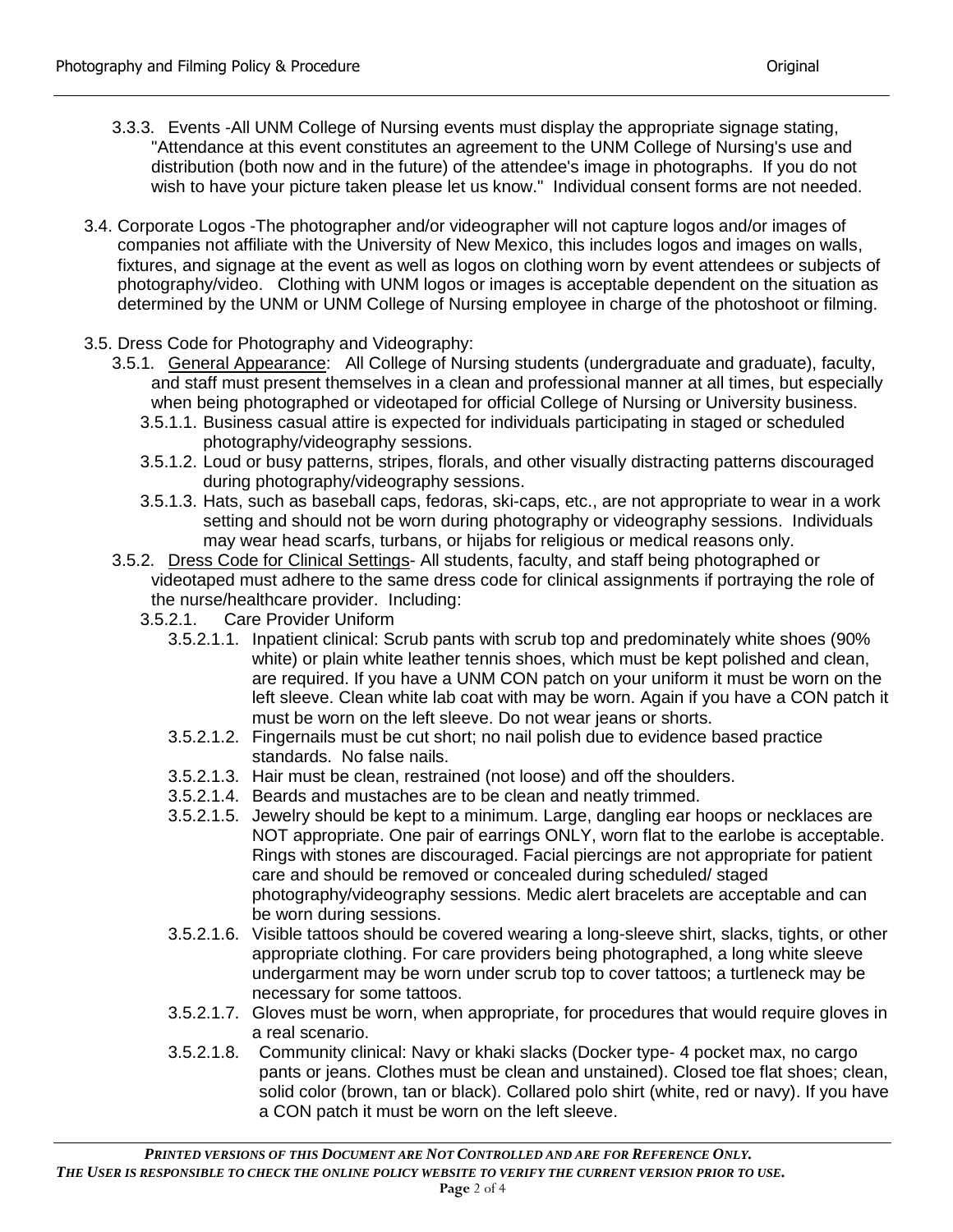- 3.5.2.1.9. Care providers may wear a white sweater if needed.
- 3.5.2.2. Mock-Patient
	- 3.5.2.2.1. Business casual attire should be worn by students, staff, or faculty who are participating in clinical photography or videography sessions when acting in the role of a standardized patient, as well as follow all other guidelines described in this policy unless other attire is required for the role of the patient.
- 3.6. Photographs taken for UNM College of Nursing purposes must be stored within the College's electronic shared folders for future use.
- 4. Responsibilities.

| <b>RESPONSIBILITIES</b>                                                       |                                                                                                                   |  |  |  |
|-------------------------------------------------------------------------------|-------------------------------------------------------------------------------------------------------------------|--|--|--|
| <b>Position/Title/Group</b>                                                   | <b>Requirements/Expectations/Duties</b>                                                                           |  |  |  |
| <b>UNM College of Nursing</b><br>Marketing and<br>Communications<br>Committee | Responsible for enforcing adherence to this policy and for reviewing and approving any<br>changes to this policy. |  |  |  |
| CON Faculty, Staff, and<br><b>Students</b>                                    | Responsible for understanding and adhering to this policy.                                                        |  |  |  |

- 5. Records Applicability/Retention
	- 5.1. "Documentation related to this policy will be maintained in accordance with UNM Administrative Policies and Procedures, UAPPM Policy 6020, and applicable requirements of the New Mexico Public Records Act, N.M.S.A § 14-3-1 et. seq."
	- 5.2. Photography/Videography Consent Forms will be retained within the College of Nursing's electronic shared folders for the remainder of the student's participation in their current program.
- 6. External Reference(s).
	- 6.1. None
- 7. Internal Reference(s).

7.1. <https://policy.unm.edu/university-policies/6000/6020.html>

- 8. Definitions. 8.1.
- 9. Key Words. 9.1. Simulation, Students, Dress Code, Photography, Video
- 10. Attachments. 10.1.
- 11. Approval Authority.